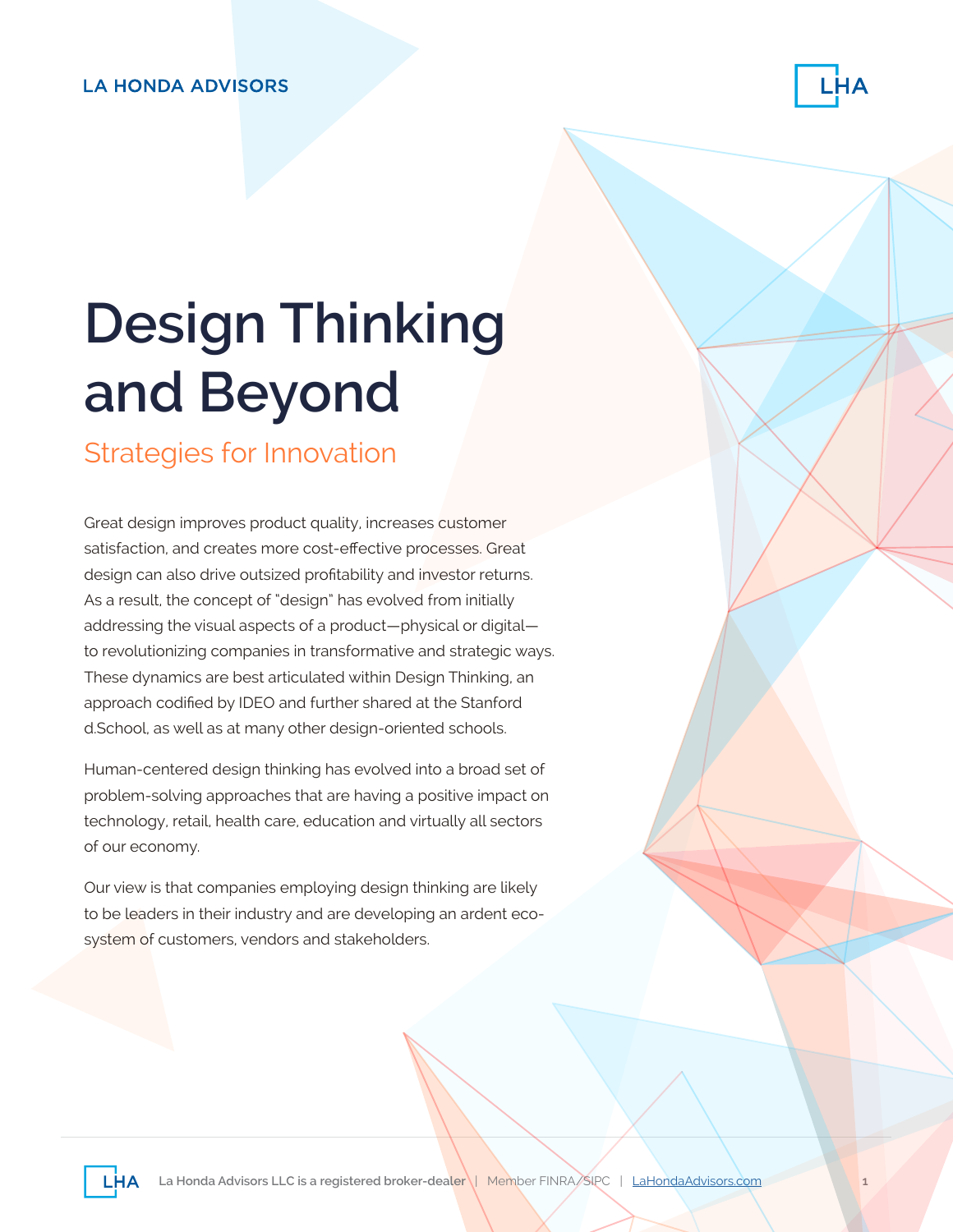At its core, design thinking starts with a focus on the user or customer; hence, "human-centered design." Companies with a design focus develop solutions in a streamlined, expeditious and convenient manner—often incorporating stylish packaging and/or new types of product interfaces. While many early adopters of design-thinking strategies include companies in the consumer electronics, hardware and consumer banking areas; today, the new frontier of design thinking has expanded into enterprise software, cloud computing, health care, retail, telecommunications and other industries in need of improving product delivery, customer experience and supply chain logistics.

Driven by prior successes, design thinking continues to evolve, and its application and scope are becoming more holistic, multi-disciplinary and environmentally-aware. As users desire products tailored to individual biological and ecological needs, companies are driving towards sustainable solutions to address these goals. These approaches can improve all parts of a product life-cycle while addressing various local and global considerations sought by many consumers.

In this note, the third in our Smarter Living series, we share views and guidance from leading innovators at firms, such as **Amazon**, **Apple**, **BBVA**, **IDEO** and **Salesforce**, who are all using design as a strategic customer-centric tool.

**We also present how design-thinking strategies drive innovation at:**



**Airbnb**—Where everything they do is design-driven.



**BigML**—To make machine learning beautifully simple for everyone.

 $\Theta$  opengov

**OpenGov**—To help governments become more effective and accountable.

#### Outdoorsy

**Outdoorsy**—To provide a marketplace for outdoor accommodations and experiences.



**Outsystems**—To help customers innovate faster & change how enterprise software is developed.



**Slack**—To offer a collaboration hub for all forms of work—and information.

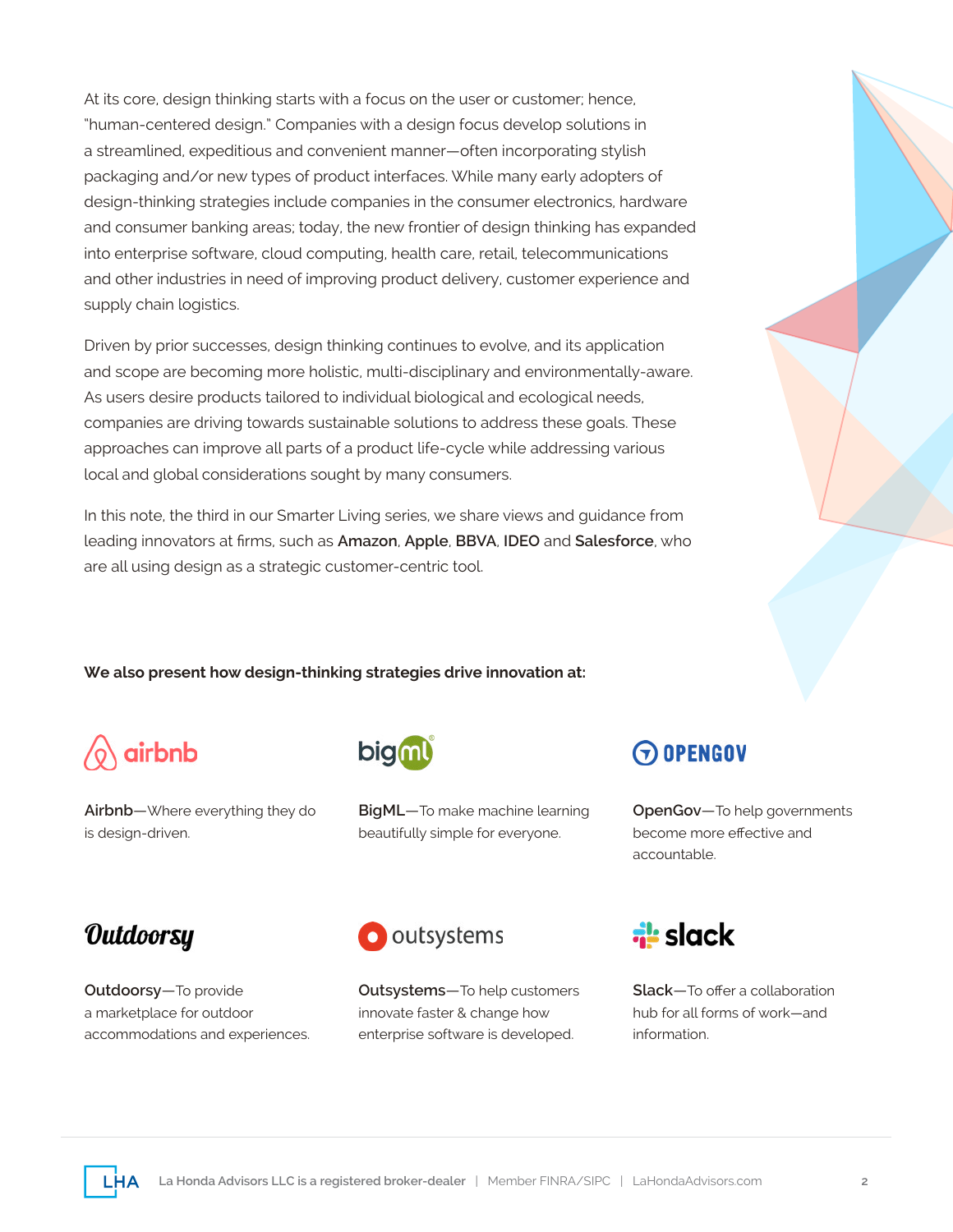## **Rules for Global Innovation— It's about Design …**

Industry leaders are applying design thinking because its holistic approach creates innovative and disruptive solutions. This human-centered design methodology continues to adapt and expand across many levels: individual/company, society/ country as well as across global ecosystems.

To increase our understanding of design thinking and the need for design-driven customer/human-centric approaches, consider the following views from industry participants of the past and present.

*"It's not 'us versus them' or even 'us on behalf of them.' For a design thinker it has to be 'us with them'" "Whenever we do something to improve the state of the world, we're designing … Design is everywhere, inevitably everyone is a designer."* 

**Tim Brown, CEO and President, IDEO**

*"All employees, regardless of their role, should begin to see themselves as a designer that contributes to improving the customer experience."* 

**Rob Brown, Global CMO and Head of Marketing, Design and Responsible Business, BBVA**

*"Design is not just what it looks and feels like. Design is how it works."* 

**Steve Jobs, Founder, Apple**

*"What is design thinking, you ask? It's a way of approaching selling that brings together a set of tools and mindsets to help you truly understand your customers and what their customers care about … Design thinking is centered around earning trust, developing deep relationships, and delivering solutions that exceed your customer's expectations."* 

**Design Thinking for Sales, Salesforce.com**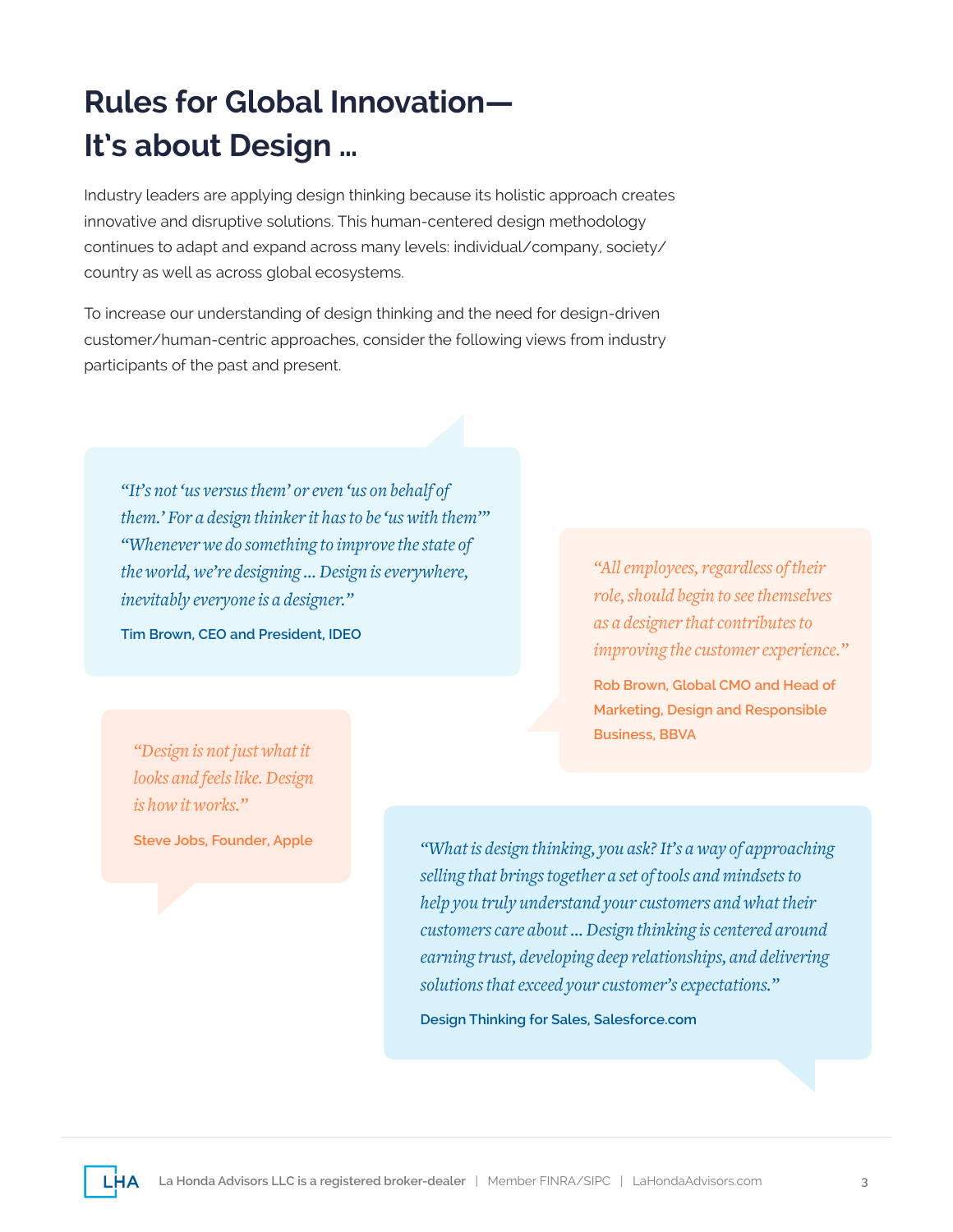## **…. Interest is Increasing, with Positive Trends**

Design thinking is helping to improve legacy processes and drive the development of innovative solutions. Incorporating this approach, while leveraging new technologies and new data sources, businesses can create unprecedented changes to our lifestyle and our environment. As chart 1 presents, interest in "Design Thinking" is global and continues to expand.

#### **Chart 1: "Design Thinking" Interest Continues to Increase (Worldwide 2004 - present)**



Source: Google Trends

It is notable that companies around the world are adding design talent to their inhouse staff. Since 2004, over 100 design-related companies have been acquired. Table 1 below presents acquisitions over the past 12 months. The list of companies extends across industries from digital agencies adding design capabilities, consulting firms adding a new discipline to their strategic capabilities, to all types of companies, from telecom (**Verizon**) to technology (**DXC Technology**), adding design talent.

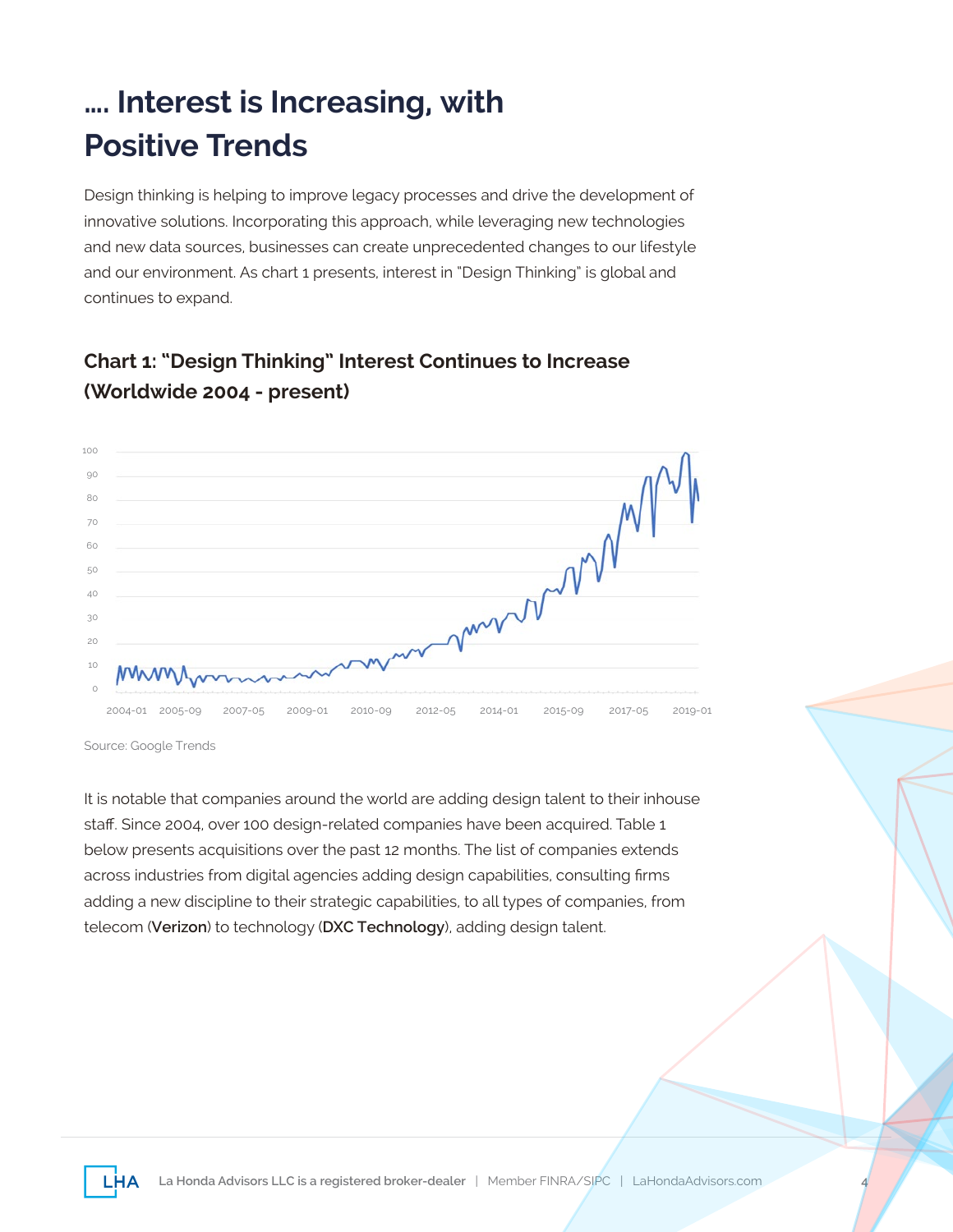#### **Table 1: Digital Design-related Acquisitions (past 12 months)**

| <b>TARGET</b>           | <b>DESCRIPTION</b>                                        | <b>ACQUIRER</b>                 |
|-------------------------|-----------------------------------------------------------|---------------------------------|
| <b>Adaptive Labs</b>    | Digital design studio                                     | Capgemini                       |
| Argo Design             | Product design consultancy                                | DXC Technology                  |
| <b>Brandfirst</b>       | Interactive marketing agency                              | Deloitte                        |
| <b>CHIEF</b>            | Marketing and design agency                               | <b>ByteCubed</b>                |
| Citizen                 | Strategic digital design firm                             | Ernst & Young                   |
| Designaffairs           | Strategic design consultancy                              | Accenture                       |
| Designation             | Design education school                                   | <b>WeWork</b>                   |
| <b>FRWD</b>             | Digital agency                                            | Bain & Co.                      |
| General Assembly        | Specializing in digital skills training for<br>businesses | Adecco Group                    |
| Kolle Rebbe             | Digital-first creative agency                             | Accenture                       |
| Map Project Office      | Industrial design consultancy                             | <b>AKQA</b>                     |
| Moment                  | Design and strategy firm                                  | Verizon                         |
| Periscope               | Full-service agency                                       | Quad/Graphic                    |
| Sayspring               | Technology to design voice applications<br>without coding | Adobe                           |
| Tonic Design Co.        | Digital design agency                                     | Printfly                        |
| Universal Design Studio | Architecture and interior design practice                 | <b>AKQA</b>                     |
| W <sub>12</sub> Studios | Digital design studio                                     | <b>Tata Consulting Services</b> |
| Wake                    | Design collaboration app built for teams                  | InVision                        |
| We are Vista            | Creative communications agency                            | <b>ICF</b>                      |

Source: Various

For decades, it was the case that most successful and famous startup companies were founded by either engineers or business people. Today, many leading technology companies are founded and run by design thinkers. Designers are not only transforming products we use on a daily basis but also directing corporate strategy with major roles within the C Suite. Companies founded by design executives include **AirBnB**, **Paypal**, **Instagram**, **KickStarter**, **Etsy** and **Pinterest**.

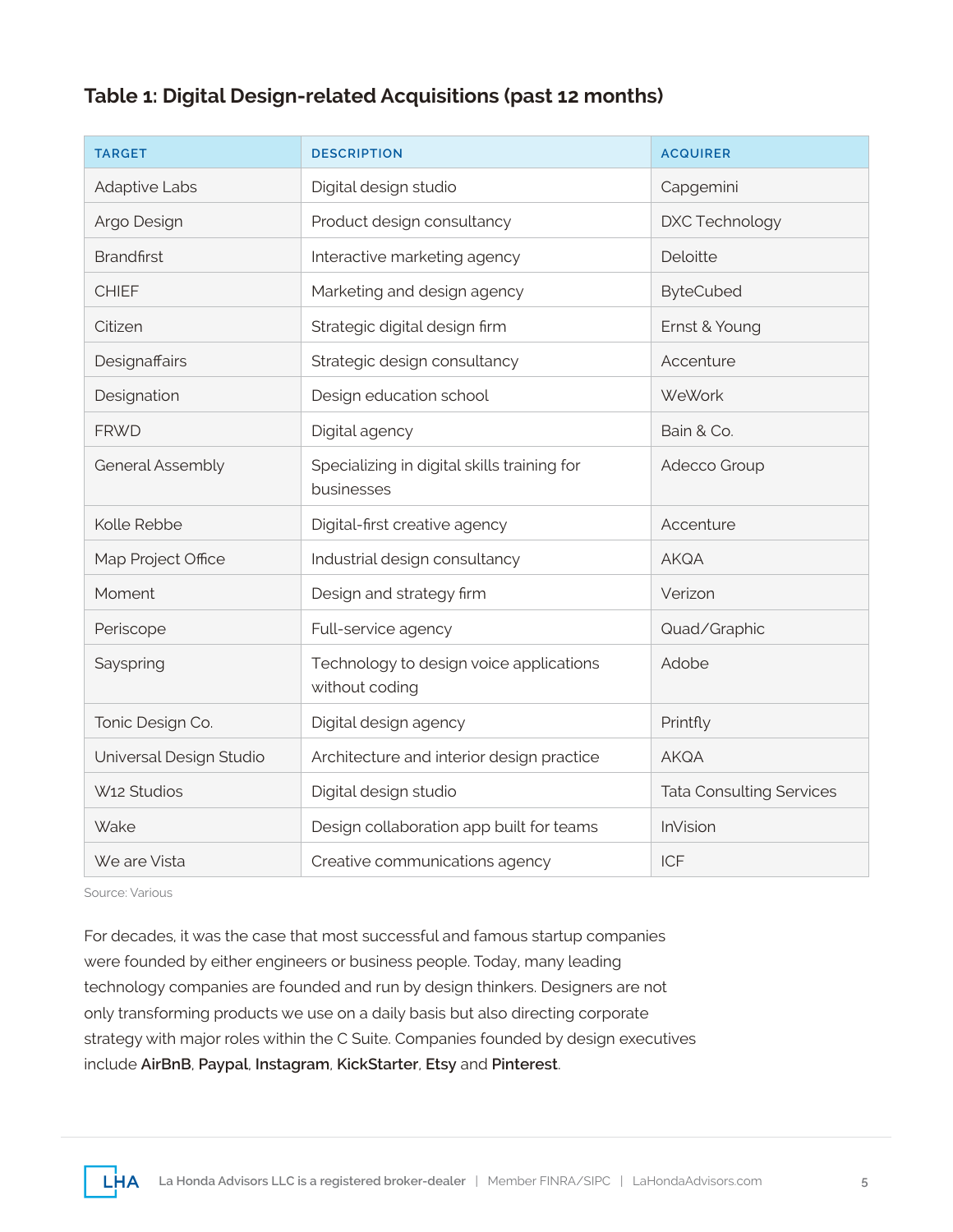#### **Industry Leaders & their Design-driven Successes**

The insights below, from industry leaders, can help us understand how design thinking is driving success in today's competitive business environment—it is having a positive impact on the customer experience, helping to scale businesses and creating communities.

# airbnb

The **Airbnb** story started in 2007, when the founders moved from New York to San Francisco. Today, the firm is a global on-line marketplace where people list and book accommodations and experiences (rooms, apartments, castles, sailboats, etc.). The platform supports over 4.5 million listings in 191 countries.

Reflecting on their early efforts and lessons-learned, **Joe Gebbia, Airbnb co-founder and Chief Product Officer** said, *"We had this Silicon Valley mentality that you had to solve problems in a scalable way because that's the beauty of code. Right? You can write one line of code that can solve a problem for one customer, 10,000 or 10 million. For the first year of the business, we sat behind our computer screens trying to code our way through problems. We believed this was the dogma of how you're supposed to solve problems in Silicon Valley … [a trip to NYC to meet customers] changed the trajectory of the business."*

According to **Brian Chesky, Airbnb Co-founder and CEO**: "Today *we're very much a design driven company. Everything we do is design driven, not just the product we make or how we design them. Every decision, from the board meetings we run, through how we hire people, to our office design."*

#### $\Theta$  OPENGOV

Redwood, City, CA-based **OpenGov** was founded in 2012. The firm is a leader in cloud-based solutions for government. They provide an integrated cloud solution for budgeting, performance, communications and reporting. This multi-tenant Software-as-a-Service solution connects stakeholders to the budget process, engages them for real-time feedback, accurately forecasts personnel costs, and integrates with key government systems, resulting in improved outcomes, enhanced internal efficiencies, and more time for strategic planning. Over 2,000 public agencies use OpenGov.

**OpenGov CEO Zac Bookman:** *"We are here to make the lives of government executives easier … Our products are so customer-driven that it's very important for us to gather all of our customers here in one place and get their feedback. We take that feedback and use it to shape our product roadmap."*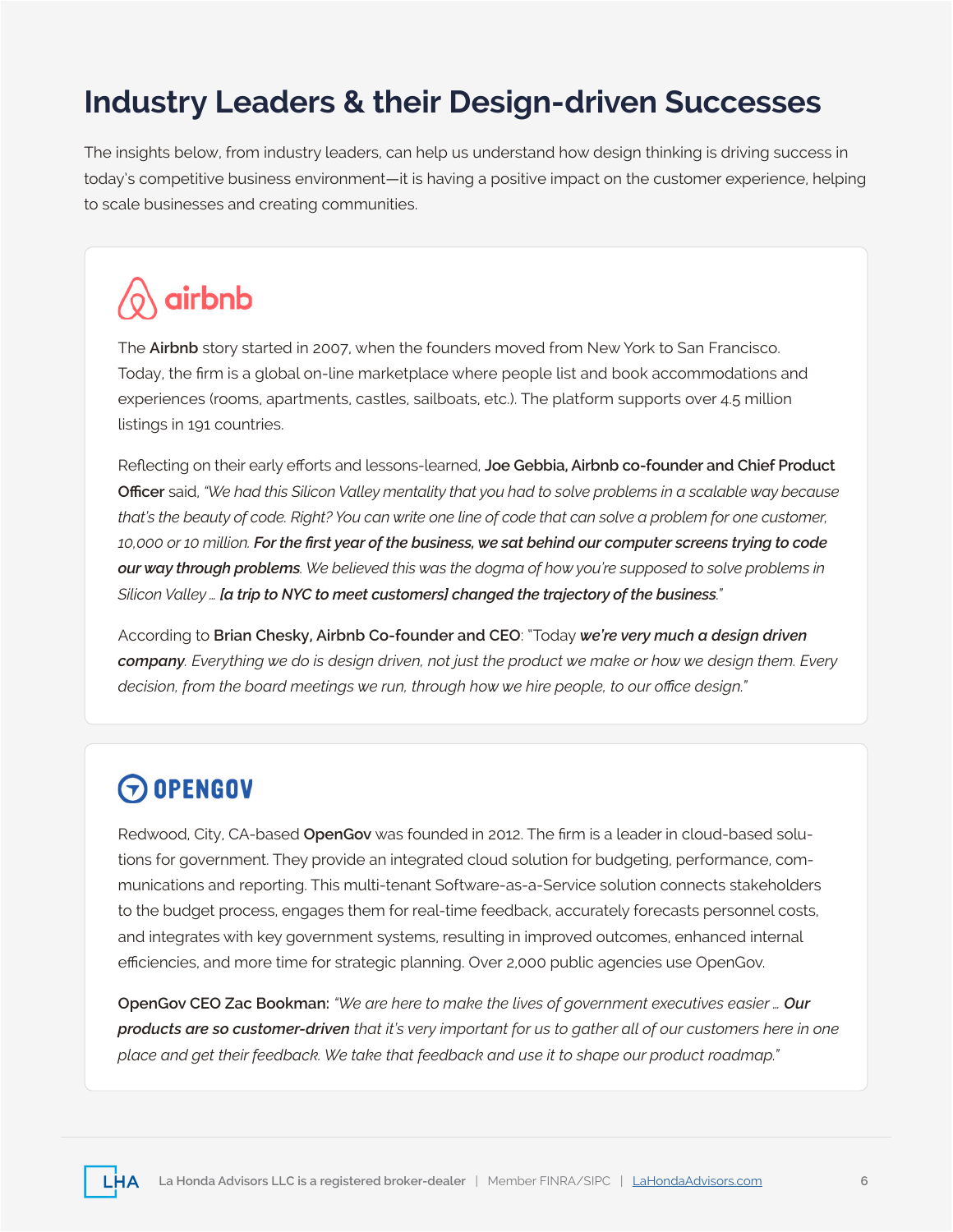

Oregon-based **BigML**, Inc. was founded in 2011. The firm's "Machine Learning as a Service" platform helps organizations make highly automated, data-driven decisions. The platform streamlines the creation and deployment of smart applications powered by state-of-the-art predictive models. Pursuing their motto "**Machine Learning made beautifully simple for everyone**", BigML helps organizations such as Bidu, Claro, Dun & Bradstreet, Fidelity, Mazda, Pfizer, Santander and Seagate.

BigML's CEO Francisco Martín: *"We realized that the abundance of data resulting from digitization and the low cost of computers, as well as their high computing capacity, made it possible to use Machine Learning techniques that had been invented decades ago …* 

*"The existing tools had been developed by scientists for the scientists themselves, they were very complex and, in addition, they ignored many problems of the real world; so we saw that it was the opportune moment to democratize the Machine Learning or Automatic Learning, creating a service very easy to use and accessible to everyone."*

## **Outdoorsy**

Austin, TX-based **Outdoorsy** was founded in 2013. The firm provides an on-demand marketplace for outdoor accommodations and experiences, from finding a house-on-wheels to adventureequipment-you-can-sleep-in, to SUVs with roof tents and all the equipment needed during the trip.

**Outdoorsy CEO Jeff Cavins**: *"We wanted to do something profound yet simple to understand and fun. And we wanted it to be great for users. We wanted to do something that fit Jim Collins' tenant: 'the essence of profound insight is simplicity.' It had to serve our passionate interest in outdoor experiences."*

**Outdoorsy co-founder and Chief Marketing Officer Jennifer Young:** *"Over the last few years there*  has been a resurgence of people looking to reconnect with nature and detach from the constant *connectedness of everyday life … We aren't just looking to create the next big thing in the sharing economy, we want to create a community of passionate outdoor enthusiasts who are looking to connect and share their experiences with others."*

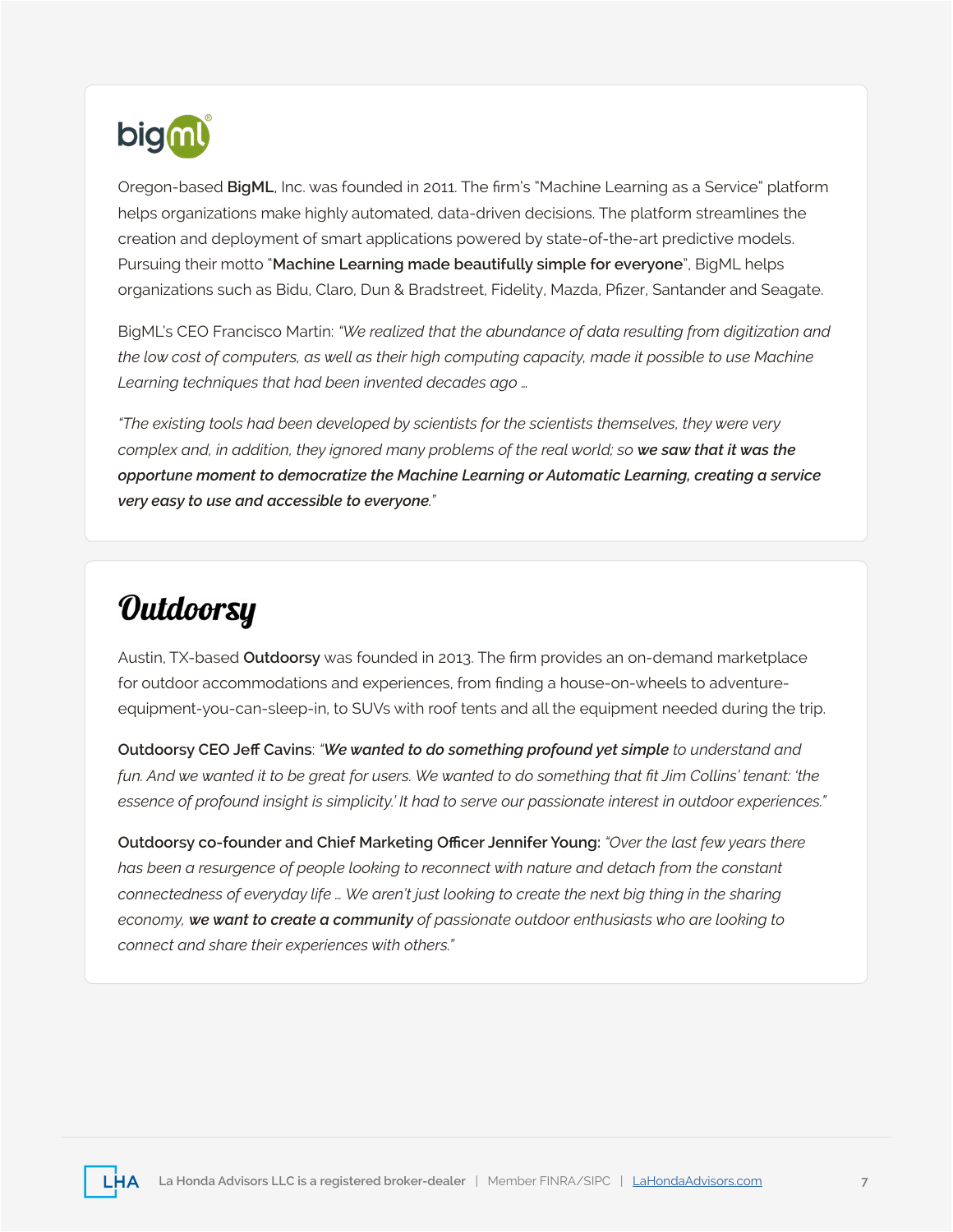## **O** outsystems

Founded in Portugal in 2001, **Outsystems** helps customers innovate faster to fundamentally change how enterprise software is developed. The firm focuses on low-code development—a process where user-design can streamline application development. The firm's clients include Logitech, EMC, Banco Popular, BBVA, Zurich Insurance, Charles River and Georgia Tech.

**David Holland (Product Design, Visual Design, User Experience):** *"Design is not a commodity. Turning ideas into products with personality requires a mix of imagination, artistry, and thoughtfulness. Moreover, you must always keep in mind that moments of user delight are often hidden in the details that most likely were not thought of in the overall big picture."*

# **i**slack

San Francisco, CA-based **Slack** was founded in 2009 as a collaboration hub for work, no matter what work you do. The firm's platform provides a place where conversations happen, decisions are made, and information is always at your fingertips.

**Slack CEO Stewart Butterfield:** *"it's very difficult to design something well if you don't have any empathy for the people who are using it. In fact, empathy is probably the most important skill that a designer can have. Because if you can't step back from your own emotions and your own ego about how the thing should be and your idea versus somebody else on the team's idea and really put yourself in the shoes of human being who is going to be using the software, then it's—I don't know. Your chances of success are coin flips. Another one was curiosity. And another one was diligence."*

*"Financial services now have these design groups: Capital One has put massive effort into the design of everything from its online payment portals to its mailers. I think it's likely that design will increasingly have a seat in the C-suite. Anything where design can make a difference and other entrepreneurs aren't yet thinking about it—that's where the opportunity lies."*